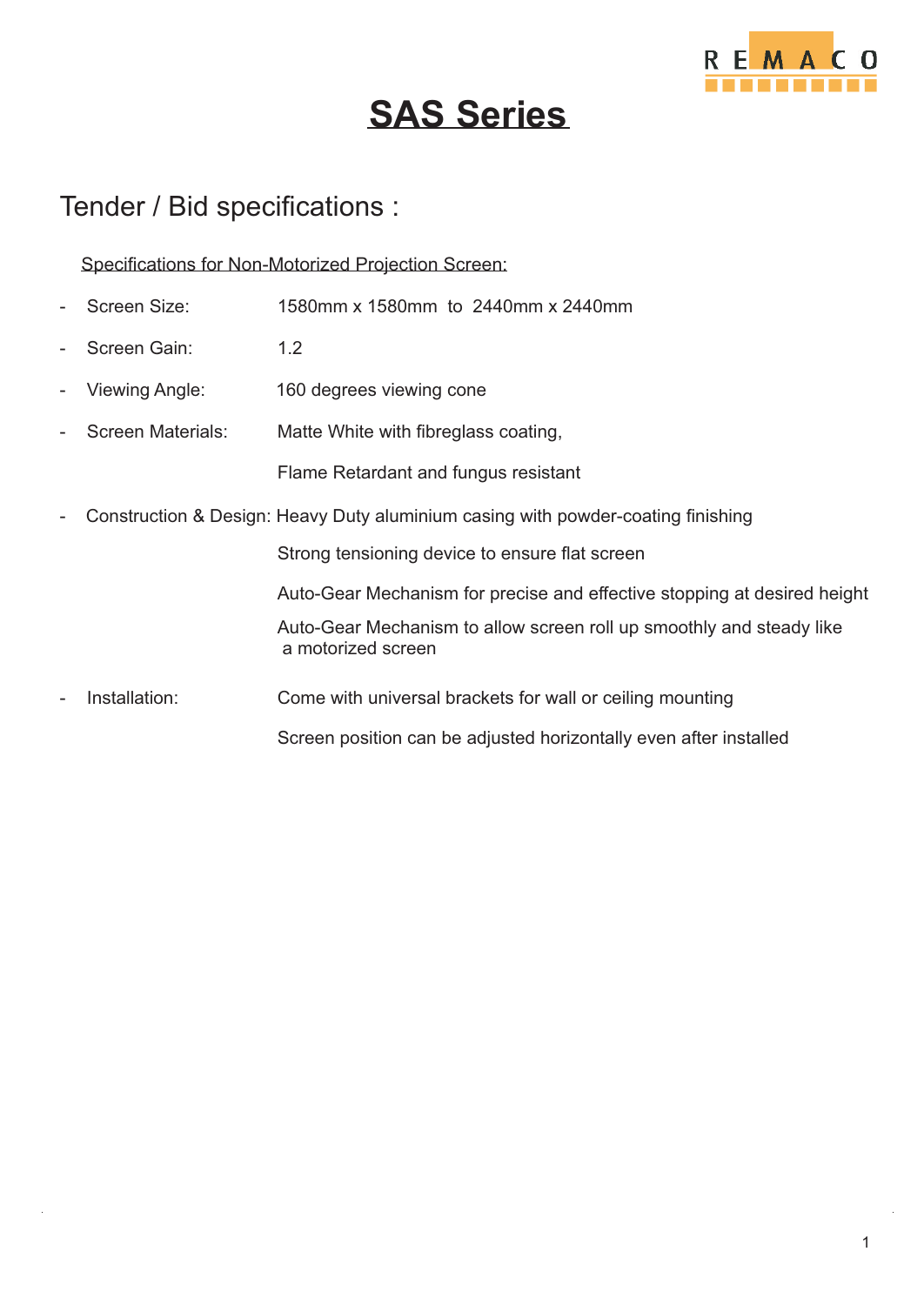

## Dimension of SAS Series Screen

#### Casing Sectional View



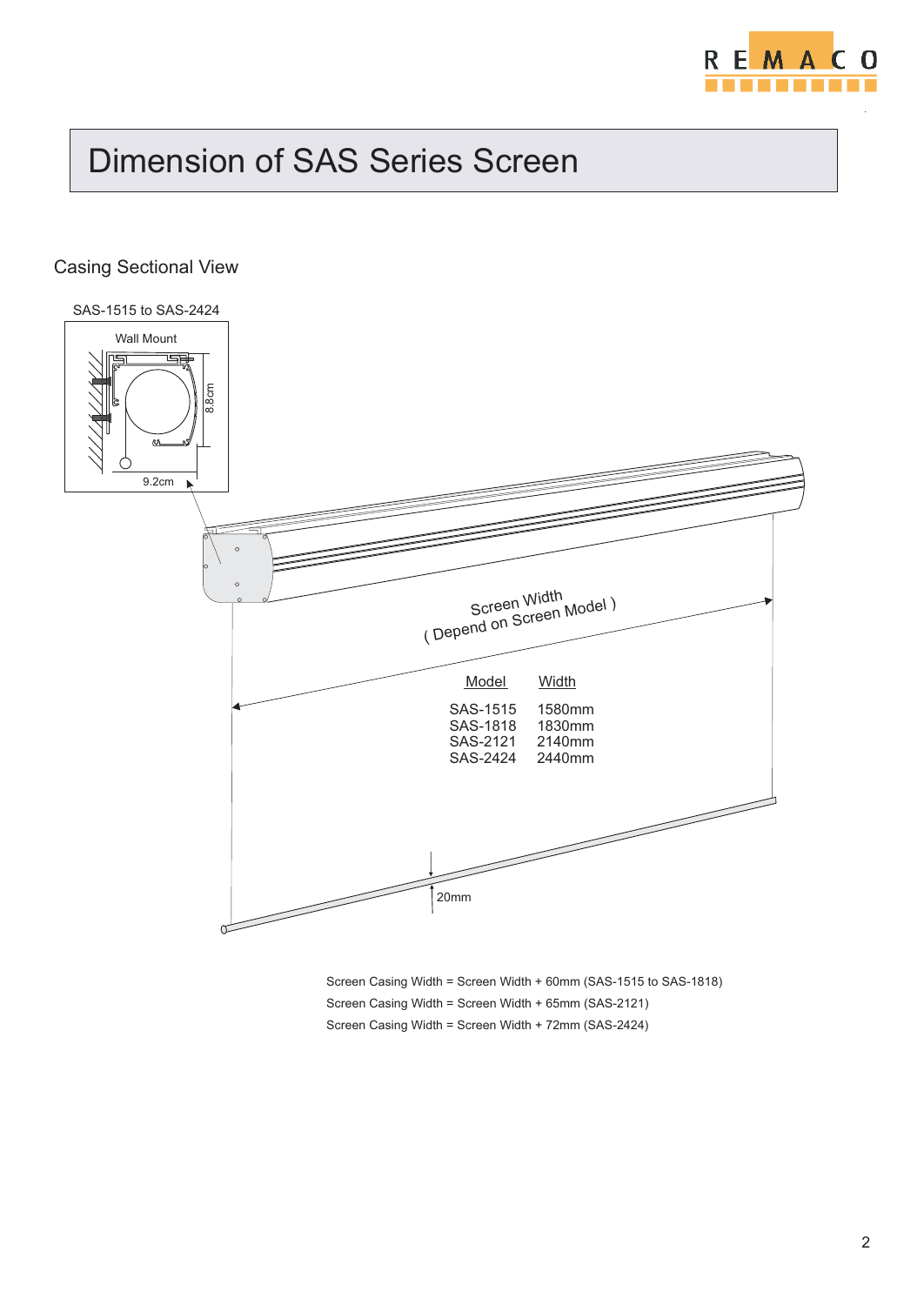

#### SAS Series (Standard Size)

Recommended Pelmet Width = Screen Casing Width + 100mm

Screen Casing Width = Screen Width + 65mm (SAS-2121) Screen Casing Width = Screen Width + 72mm (SAS-2424)



#### Screen Width (Depend on Screen Model)

**Screen Model** SAS-1515 SAS-1818 SAS-2121 SAS-2424 **Screen Width** 1580mm 1830mm 2140mm 2440mm

20mm

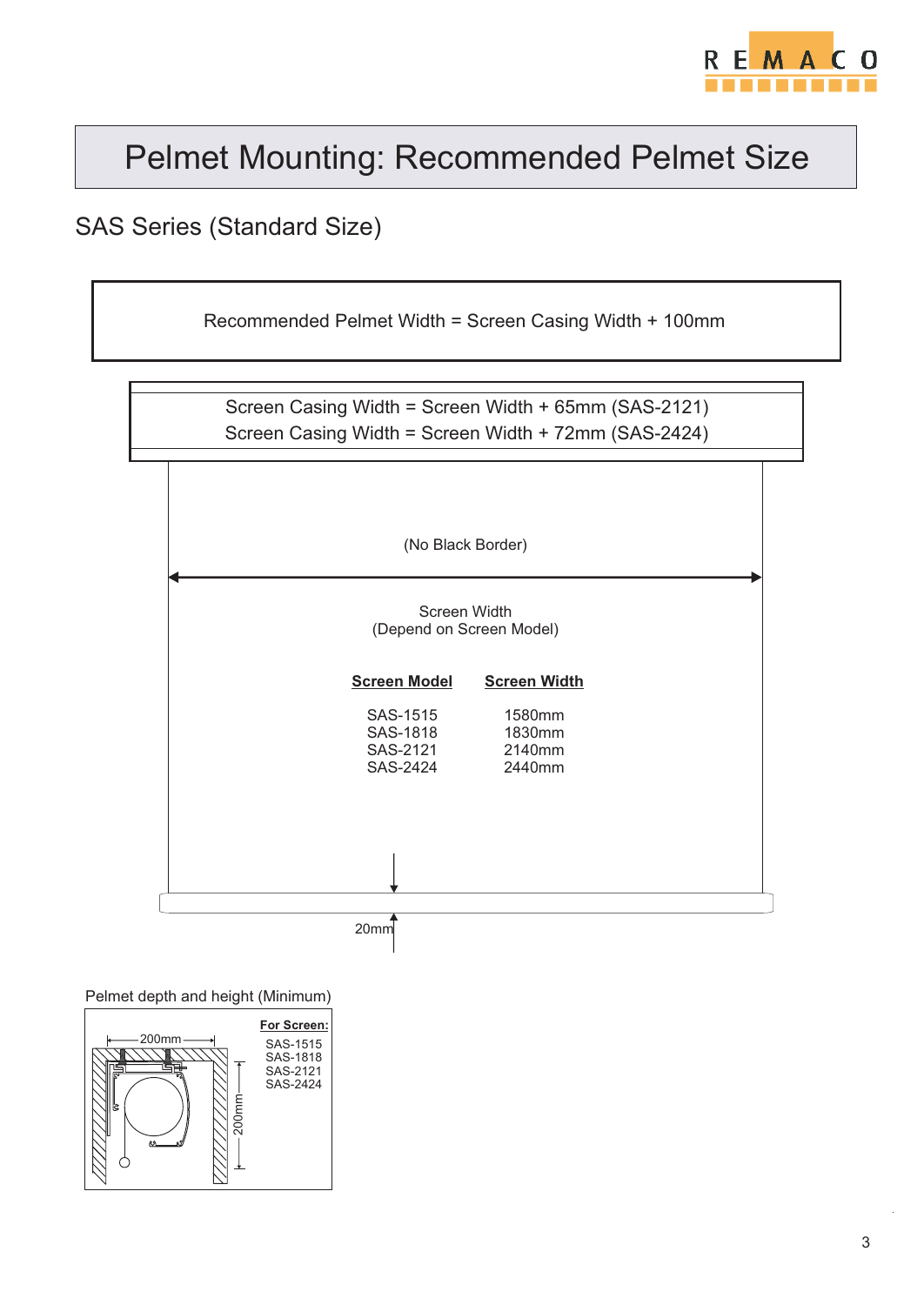

### SAS Series (Standard Size)





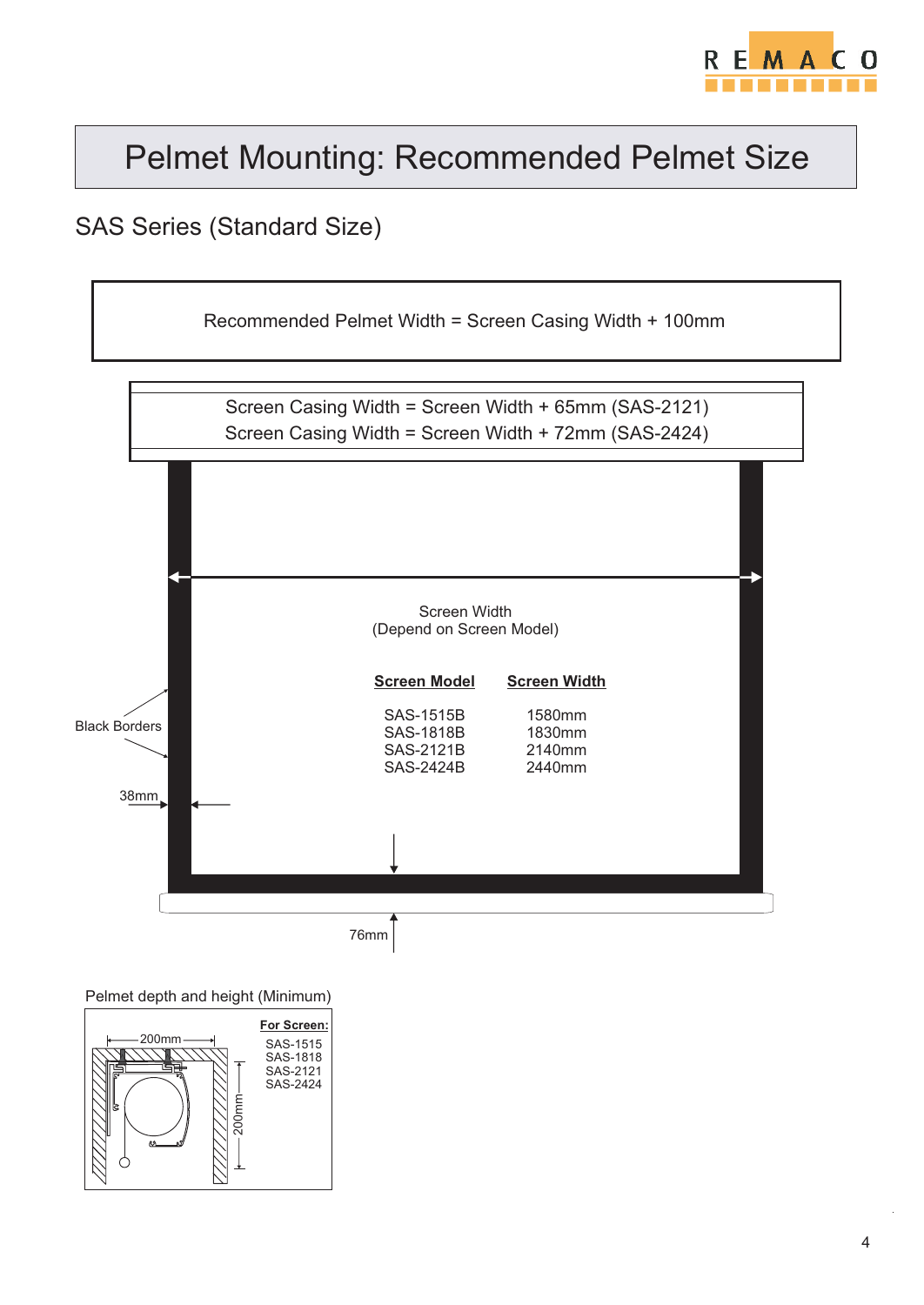

### SAS Series (HDTV Format)



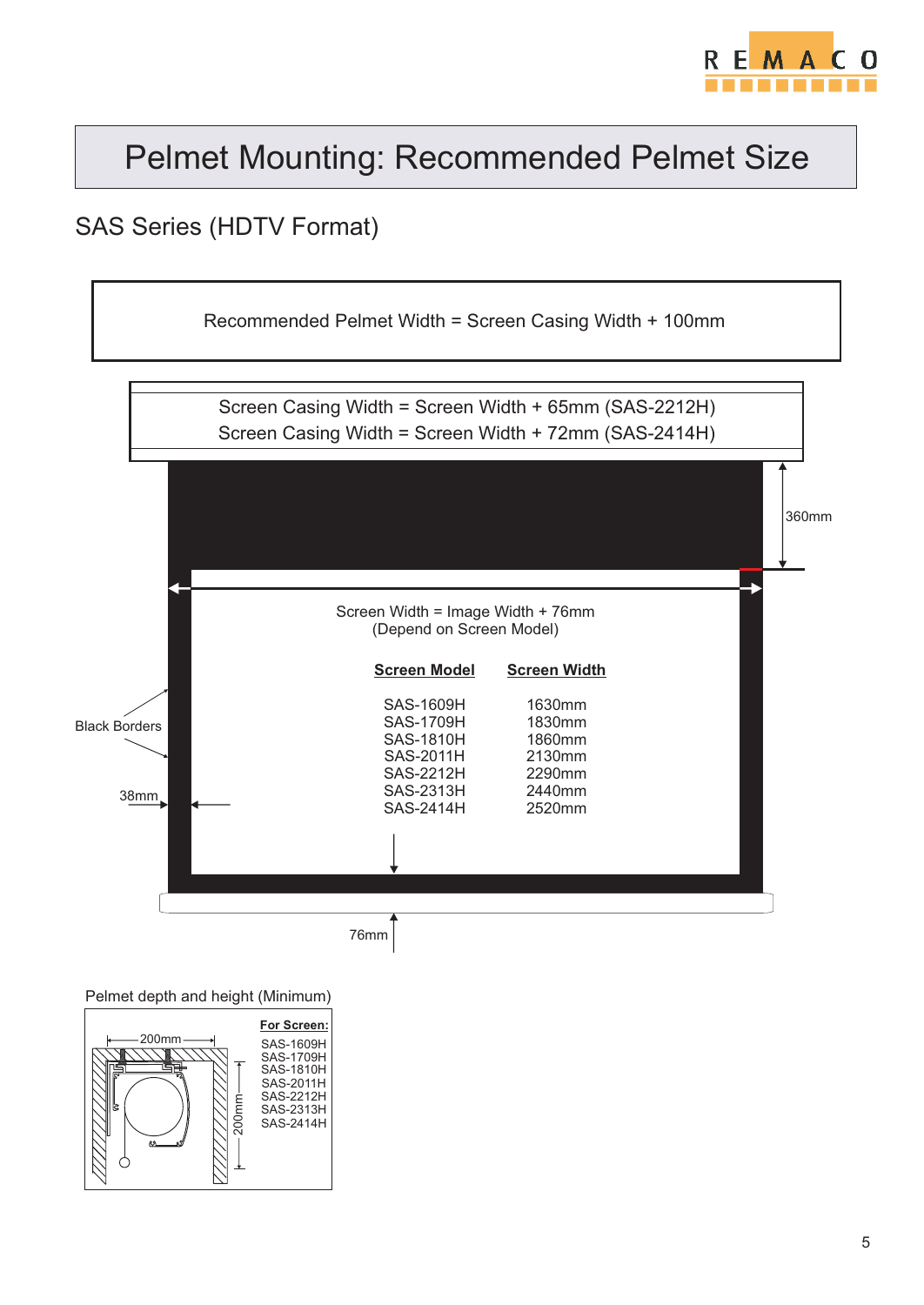

### SAS Series (Video Format)